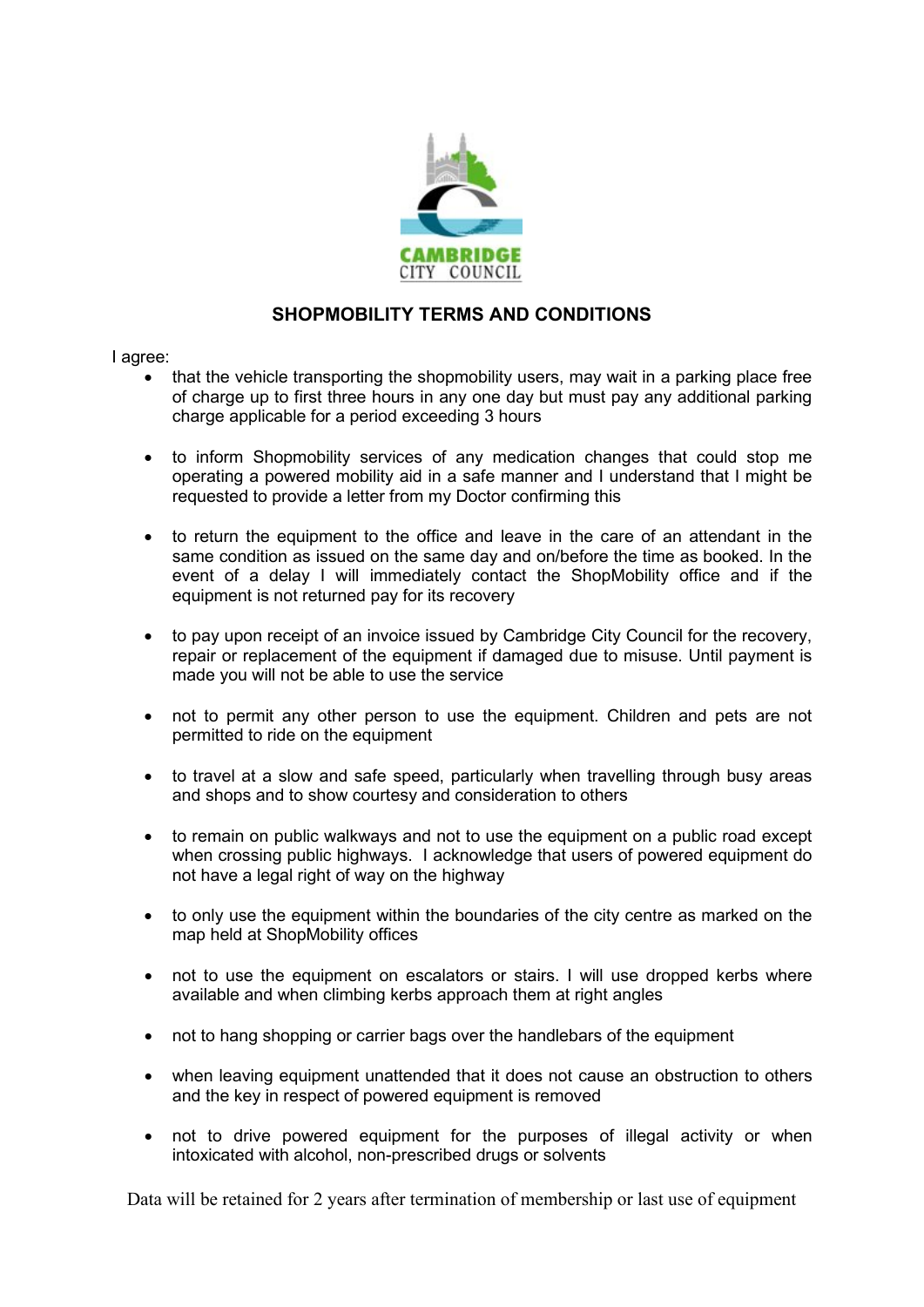- to use the equipment for the sole purpose of visiting shops and other public facilities within the city centre. I will not use the equipment for the purpose of taking me to and from my workplace
- that my registration may be suspended or cancelled immediately if any of these conditions are not followed.

# **If involved in an accident**

If involved in an accident whilst using Council issued shopmobility equipment you should stop whether or not the accident was your fault if:

- anyone, other than themselves, is injured; or
- another vehicle, or someone else's property, is damaged; or
- an animal is injured; or
- any item of street furniture is damaged

If you have to stop, you must remain with the equipment at the scene of the accident long enough for anyone who is involved directly or indirectly in the accident to ask for details. The driver must then give their name and address.

The driver must report the accident to Shopmobility Services as soon as practicable and in any case within 24 hours. This duty arises whenever the driver has not given their name and address at the scene of the accident, whether or not they were asked to do so.

Cambridge City Council shall not be liable for any accident or any losses (whether direct or indirect) under any circumstances unless the sole or main cause of the accident was a mechanical fault with the equipment in use at the time of the accident. In all accidents, drivers should inform their own insurance company.

### **Shopmobility personal data processing Privacy Notice**

### **Why are we asking for your personal information?**

We require your personal data to provide you with a Shopmobility Service that is most suitable for your requirements. We also need contact details in case of emergencies.

#### **6(1)(b) Necessary for a contract or to take steps at the request of the data subject prior to entering into a contract.**

This is necessary for a contract or to take steps at your request prior to entering into a contract. We cannot process your application unless you provide this personal information. If you do not or if you refuse to allow us to share information we will not be able to provide the service for you and cannot be held responsible for any consequences to you of it not being provided. Failure to provide personal information will result in you not being permitted to join the Council's Shopmobility scheme or hire the mobility equipment.

You hold the following rights with regard to the personal data you provide us:

- Right to Access You have the right to access (receive a copy) of your personal data and supplementary information.
- Right to Rectification You have the right to have any inaccurate or incomplete personal data rectified.

Data will be retained for 2 years after termination of membership or last use of equipment